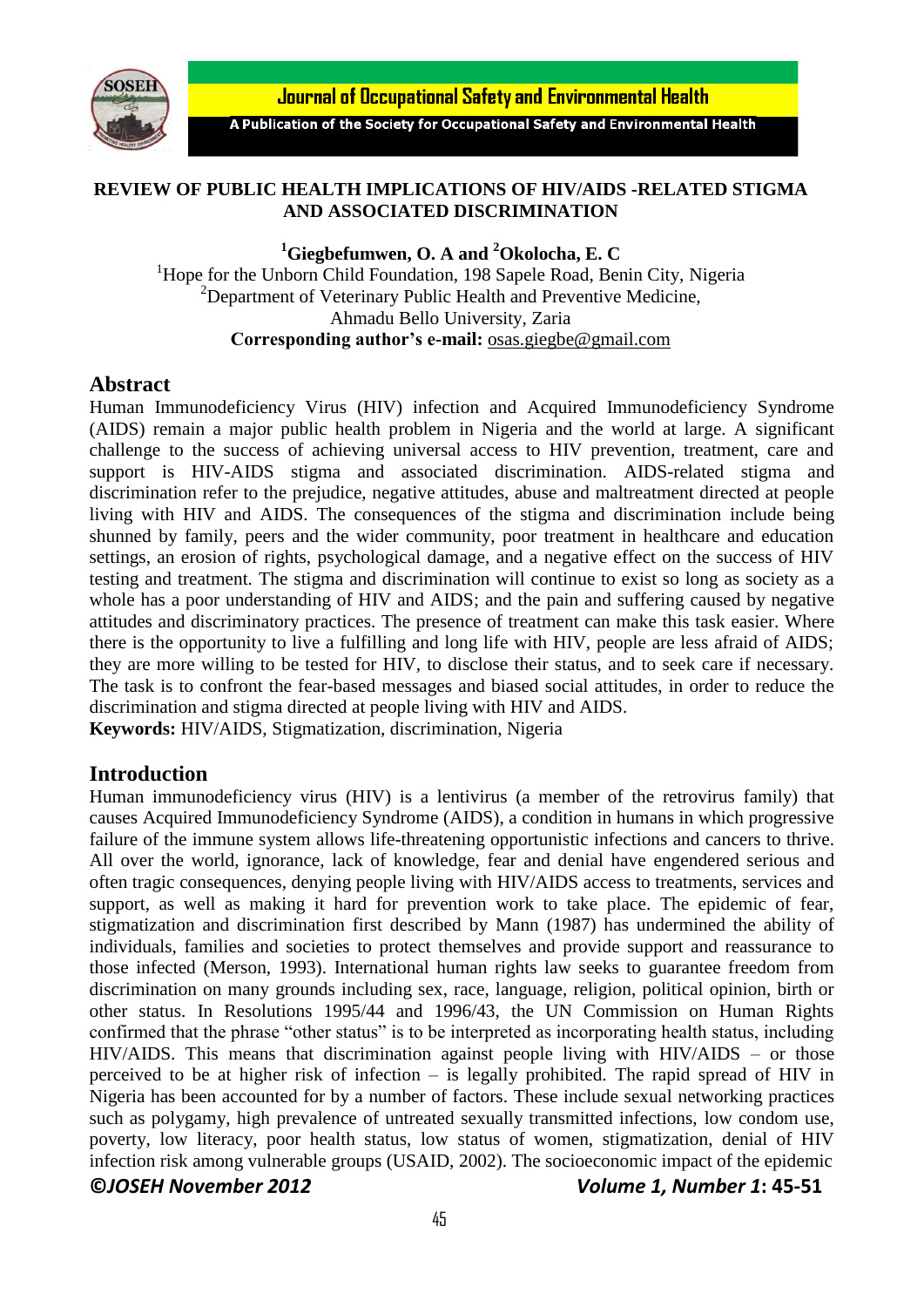#### **Giegbefumwen, O. A and Okolocha, E. C (2012). Review of public health implications of HIV/AIDS-related stigma and associated discrimination**

on the Nigerian society has not been documented but it is becoming apparent that the already fragile health care delivery system is overloaded. A thorough understanding of these stigma dynamics would help strengthen the contents, as well as shape prevention intervention programs in Africa's most populous nation.

*Stigma and Discrimination***:** Stigma is often associated with discrimination and human right and has been defined in various ways. Goffman (1963) defined stigma as an undesirable or discrediting attribute that an individual possesses, thus reducing that individual's status in the eyes of society. Stigma can stem from a particular characteristic, such as a physical deformity, or from negative attitudes towards a group, such as homosexuals or prostitutes. Under Goffman's definition, society labels an individual or group as different or deviant. Jones *et al* defines stigma as an attribute that links a person to undesirable characteristics. Stigmatization can lead to prejudicial thoughts, behaviors, and actions on the part of governments, communities, employers, health care providers, coworkers, friends, and families (Cameron, 1993). Discrimination is an aspect of stigma defined as a form of exclusion, or restriction of expression, marginalization, or prevention from access to something or services. (UNAIDS, 2000) Discrimination is normally expressed by force, from avoidance to life threats, lynching and death (Ogunyombo, 1999).

*Features of Stigmatization***:** The following are the features of any stigmatizing response as described by Gilmore and Somerville (1994).

- i. The problem that initiates the reaction
- ii. The identification of the group or individual to be targeted
- iii. The assignment of stigma to this individual or group
- iv. The development of the stigmatizing response.

Stigma could be felt or enacted and the difference between the two has been found to be very helpful. Felt stigma can be described as more prevalent – feelings that individuals harbour about their condition and the likely reactions of others. While enacted stigma is refers to actual experiences of stigmatization and discrimination (Jacoby, 1994). Felt stigma often precedes enacted stigma and may limit the extent to which the latter is experienced. For example, some people living with HIV, aware that many people with HIV/AIDS have been treated badly by others, may conceal their sero-status. To the extent that they are successful in "passing" as non-infected, such individuals may limit the amount of enacted stigma prevalent in a society or community – at least in the short term.

*Sources of Stigma***:** Sources of stigma include fear of illness, fear of contagion, and fear of death. Fear of illness and fear of contagion is a common reaction among health workers, co-workers, and caregivers, as well as the general population. Stigma is one means of coping with the fear that contact with a member of an affected group (e.g. by caring for or sharing utensils with Persons living with HIV/AIDS (PLWHA) will result in contracting the disease. (Herek and Mitnick, 1998) HIV-stigma is often layered on top of many other stigmas associated with such specific groups as homosexuals and commercial sex workers and such behaviours as drug abuse by using needles and casual sex. These behaviours are perceived as controllable and are therefore assigned more blame, receive less sympathy, but instead, more anger and are less likely to receive assistance as opposed to people with AIDS who were infected through circumstances where there was no control, such as receiving a blood transfusion. (Herek and Capitanio, 1999)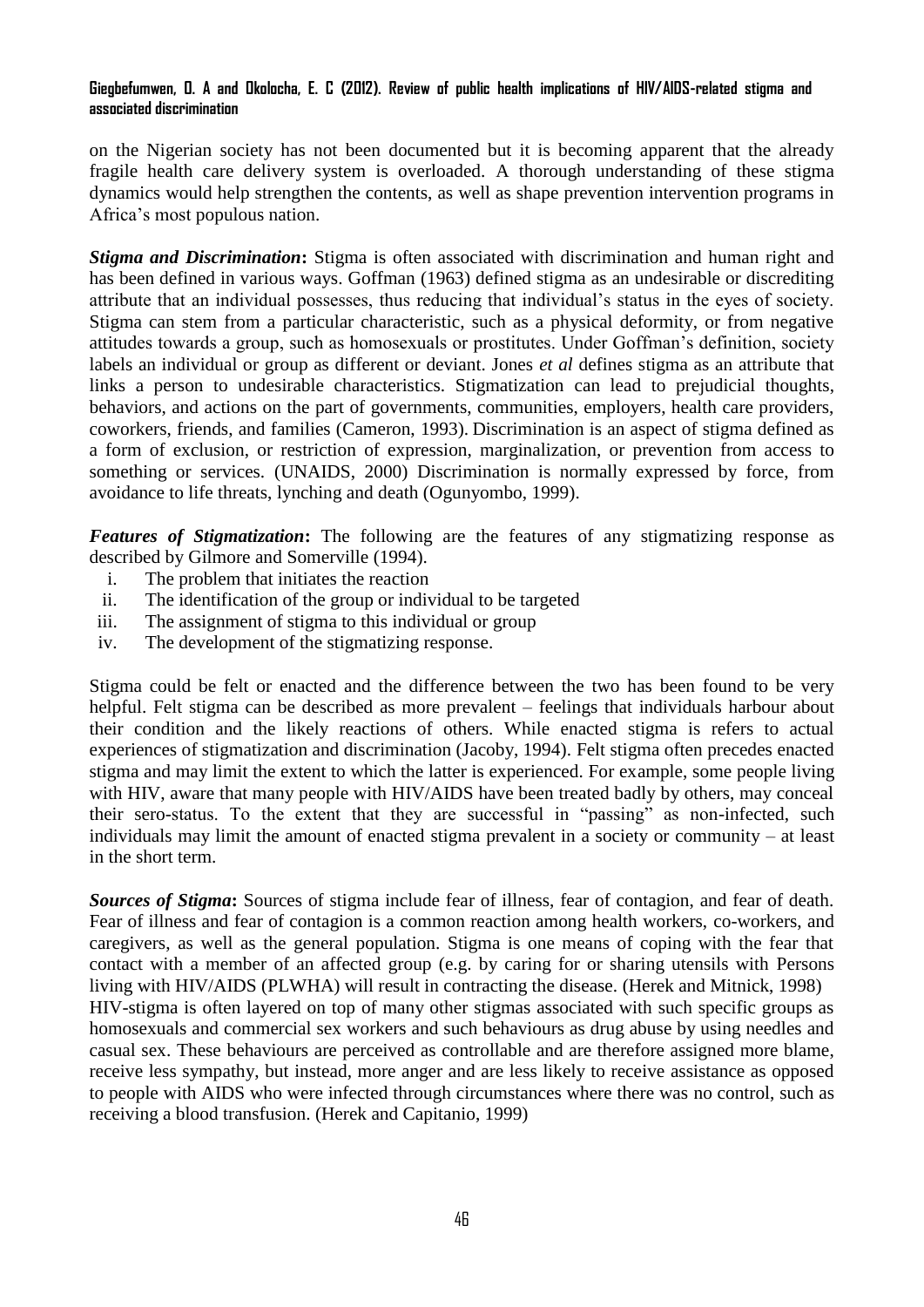*Classification of Stigmatization***:** Stigma and Discrimination (S/D) are major obstacles to effective HIV/AIDS prevention and care, globally. Stigmatization and discrimination in the context of HIV/AID is unique when compared to other infectious and communicable diseases. It tends to create a "hidden epidemic" of the disease based on socially-shared ignorance, fear, misinformation, and denial. (UNAIDS, 2000; Parker *et al.,* 2007; Valdiserri, 2000) This is particularly more intense in sub-Saharan Africa, including Nigeria, where a combination of weak health systems is entangled with poor legal and ethical framework. (De Cock, 2008) Significant and relevant research studies are needed to thoroughly understand the consequences of stigmatization and discrimination at the three levels and its effect on HIV prevention, treatment and care as it is directly related in the different socio-cultural settings in Nigeria. The three classes of HIV/AIDS related stigmatization are the individual, Community and the institutional (Oyelese, 2004).

*Individual Level of Stigmatization***:** Stigmatization and discrimination lead to identity crises, isolation, loneliness, low self-esteem and lack of interest in containing HIV-AIDS. (Valdiserri, 2000) It also leads to lack of motivation to practice prevention. (Nyblade and MacQuarrie, 2006) Fear of S/D limits the efficacy of HIV-testing programs because it prevents individuals from taking an HIV test. (UNAIDS, 2000) and leads to reduced care seeking behavior. (Parker and Aggleton, 2003).

*Community Level of Stigmatization***:** At the community level, fear of stigmatization and discrimination can cause pregnant women to avoid voluntary counseling and testing, which is the first step in reducing mother-to-child transmission. (Etiebet *et al*., 2004; Thorne and Newell, 2004) It may force mothers to expose babies to HIV infection because using alternative feeding methods, other than breast feeding, especially in the rural communities, would arouse suspicion of their HIV status. (Shapiro *et al.,* 2003) Family members identified as taking care of HIV infected member of their family, also suffer from S/D. (Rankin *et al.,* 2005). Open support for HIV/AIDS activities by community and civil organizations may be adversely reduced as a consequence of stigmatization and discrimination.

*Institutional Level of Stigmatization***:** HIV infected individuals may face termination of appointment, hostility, denial of gainful employment, forced resignation or retirement. (UNAIDS, 2000) S/D experienced within the health sector represents one of the most inimical forms of institutional stigma. Discriminative acts among healthcare workers include, delivery of poor quality treatment and counseling services, early discharge from hospital, segregation of hospital wards, isolation, the marking or labeling of patients beds, files and ward, selective application of "universal" precautions and lack of confidentiality. (Ehiri *et al*., 2005: Sadoh *et al*., 2006). There are also other factors that influence stigmatization and discrimination like gender, age and background factors, (UNAIDS, 2000) social class, geographical regions and religion. Understanding and removing the barriers of S/D is a critical public health issue for HIV/AIDS prevention strategies in Nigeria. Current initiatives and prevention and treatment programs will be more effective if culturally appropriate and culture specific research on S/D is documented and understood (Rankin *et al.,* 2005). An elaborate survey was conducted in 2002 by 1 000 physicians, nurses and midwives in four Nigerian States. (Brown *et al*., 2003), and some of their findings are as follows:

- a) One in 10 doctors and nurses have admitted having refused to care for an HIV-positive patient or had denied HIV-positive patients admission to a hospital;
- b) Almost 40% thought that a person's appearance betrayed his or her HIV-positive status;
- c) 20% felt that PLHA had behaved immorally and deserved their fate; and
- d) Stigma persisted among doctors and nurses because of fear of exposure to HIV as a result of lack of protective equipment.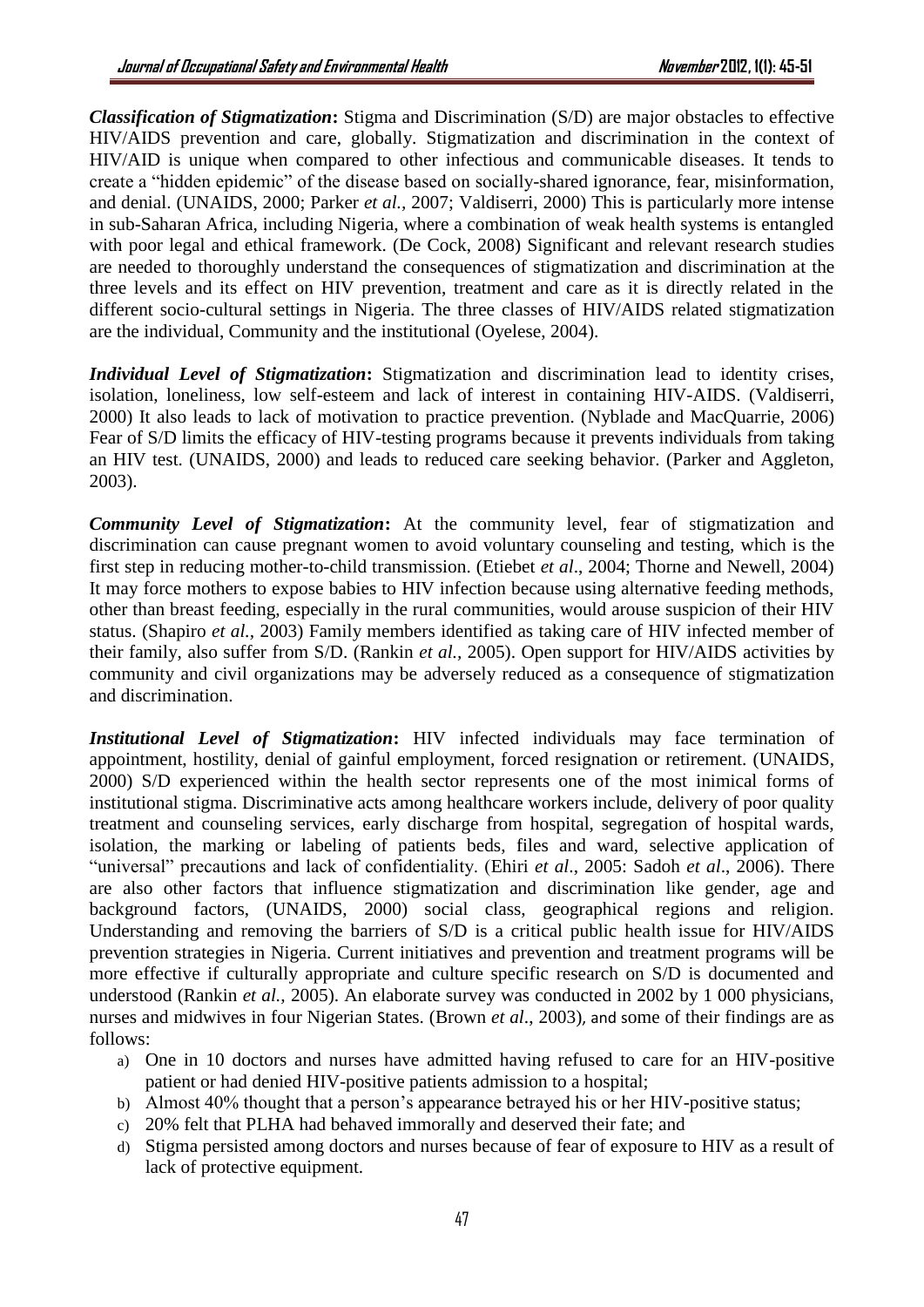**Giegbefumwen, O. A and Okolocha, E. C (2012). Review of public health implications of HIV/AIDS-related stigma and associated discrimination**

# **Materials and Methods**

This study was carried out with the use of electronic search of published literatures conducted with the key word: HIV, AIDS, Public health and HIV/AIDS, stigma, which were combined at various times with the terms: Nigeria and sub- Saharan Africa. The search was limited to English language articles only. We looked out for all original articles that were published from 1980 to 2009 on HIV/AIDS stigma on MEDLINE, psycINFO, Science citation index, social science citation index, EMBASE, CINAHL, AIDSLINE, and POPLINE. Additional searches were done via journal search i.e. journals specifically tailored towards all aspects of HIV/AIDS research. Reports from international Non-Governmental Organisation (NGO) as well as university research fellowship documents were also consulted. Internet Google scholar search was also done. The main criteria for inclusion in this review is that the paper significantly focused on cultural epidemiology of stigma, Measurement of stigma, particularly health-related stigma, Stigma reduction interventions and Evaluation and assessment of stigma and discrimination. Using these criteria, we identified 5 studies that met these criteria.

# **Results**

The way in which individuals discover and disclose their HIV status to others, as well as how they cope with their HIV status, is influenced by cultural and community beliefs and values regarding causes of illness, learned patterns of response to illness, social and economic contexts, and social norms. The forms in which HIV/AIDS related stigma occurs are outlined as follows:

- i. Ostracism, rejection and a voidance of PLHA;
- ii. Discrimination against PLHA
- iii. Compulsory HIV testing without prior consent or protection of confidentiality;
- iv. Violence against persons who are perceived to have AIDS or to be infected with HIV
- v. Quarantine of persons with HIV

However, whatever the form of stigmatization, it inflicts suffering on people and interferes with attempts to fight the AIDS epidemic. In this regard studies have found that not knowing one's HIV status is far preferable to being tested (Rankin *et al*., 2005). The fear is that the lack of confidentiality, which is highly likely in many settings, forces disclosure and that individuals can then face prejudice, discrimination, the loss of a job, strains on or the break-up of relationships, social ostracism, or violence. By displaying this kind of behaviour the transmitting of the virus can continue.

## **Discussion**

HIV/AIDS related stigma and the resulting discriminatory attitudes creates an environment that fuels the epidemic (Monjok *et al*., 2009). This is often times as a result of inadequate knowledge about the disease in the general population, even among health care professionals. A number studies among nurses, physicians and laboratory scientist in Nigeria have shown that these groups of care givers still lack knowledge about the disease, thus enhancing their negative attitudes and often times refusal to treat and care for PLWHAs. AIDS-education/intervention studies aimed at students and health care givers, as in Fawole e*t al* (1999) and Ezedinachi *et al* (2002) respectively, were designed to increase the knowledge base of the participants. Although the time frame was short after the intervention, 97% of the students in the intervention group were willing to touch and care for PLWHAs compared to 14% of the control group indicating that a long term, continuous and population based AIDS education program can significantly increase knowledge and thus reduce stigma and discrimination.

The fear of stigma has been identified as an important factor for pregnant mothers not to seek voluntary counseling and testing. The more antenatal patients know their HIV status the better for the Prevention of Mother to Child Transmission (PMTCT) programs. There is now substantial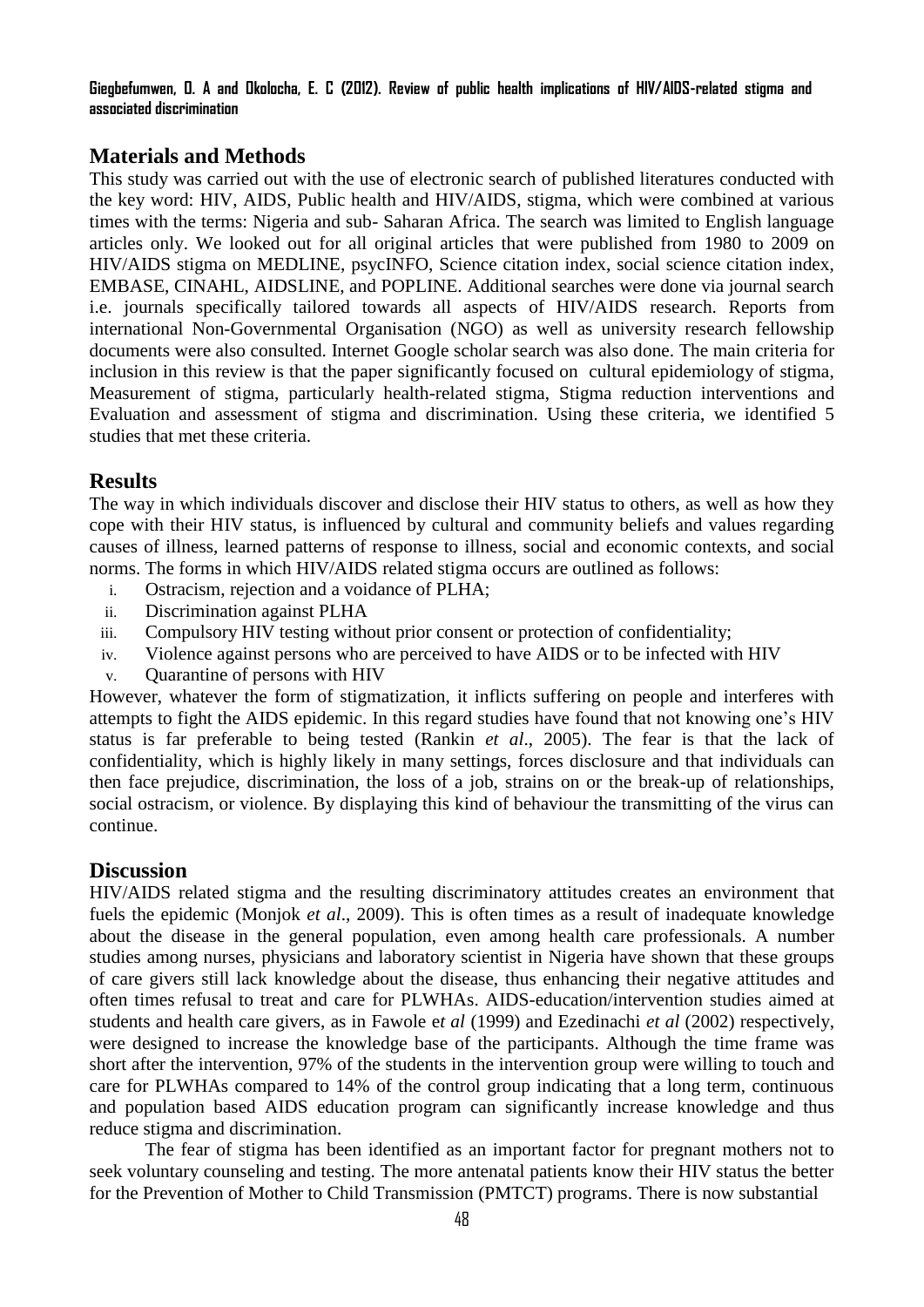evidence to the fact the PMTCT is feasible, but it is still imperative for the mothers to know their own HIV status. The role of perceived stigma, both at an individual and community level did result in reducing the willingness and readiness to participate in HIV testing. The implication for PMTCT is grave since this program has been successful in many countries where routine HIV testing is done and where the factor of fear and stigma has been significantly reduced. It is therefore absolutely important that stigma reduction programs should be vigorously pursued in the various multiethnic communities in Nigeria, if PMTCT is to be sustained. The various ethnic tribes in Nigeria are diverse. The study conducted by Babalola (2007) was done among the Hausa/Fulani tribe, which is the dominant tribe in Northern Nigeria. Similar studies need to be conducted in other major tribes in the West, East, and South –south of Nigeria, because of the interplay of culture and religion on the acceptability and willingness to have an HIV test. As outlined in the study by Odimeqwu and Takemi (2003), the cultural diversity between the Yoruba in the West and the Ibo in the East is responsible for the manifestations of HIV/ AIDS stigma. The Ibo in the Eastern part of Nigeria are more eager to avoid PLWHAs than the Yoruba in the Western part of Nigeria. They also harbor negative feelings towards infected individuals. The Yoruba are more eager to support mandatory testing and attribute blame to infected individuals than the Igbo. It is possible that the different levels of socioeconomic development could account for these ethnic differences. The Western states are more advanced in terms of education and the level of Non-Governmental Organizational (NGO) on AIDS educational activities are higher and more concentrated here than in any part of Nigeria. This again enhances the fact that knowledge of the disease process is a significant tool in stigma reduction and prevention/intervention strategies.

Suggestions to address the stigma issue in AIDS prevention include, but are not limited to the following. The news media, home videos, radio jingles etc should be used to produce destigmatization programs in schools, hospitals, religious centers, introduction of AIDS education can be integrated into the curriculum of teaching in the country from primary to university, empowerment of the stigmatized group like the PLWHAs and the commercial sex workers as well as their involvement in the design and implementation of prevention programs in the country, health education campaigns should integrate a change from fear to caring for PLWHAs as this is particularly important for the health care personnel, more prevention activities should be situated in rural and remote areas than in urban locations, as it is currently in Nigeria. Since 65% of the population resides in the rural area, it is most appropriate to concentrate these programs where the majority of the population resides. This translates to more emphasis on primary care; more research is needed to study the role of culture, religion and social structures and their relationship to stigmatizing attitudes in the various ethnic communities that make up the over 140 million people in Nigeria and destigmatization should be a major component of the Abstinence, Be faithful and Condom (ABC) approach in prevention strategies.

## **Conclusion**

The ever-presence of stigma and its persistence even in areas where HIV prevalence is high makes it an extraordinarily important yet difficult attitude to eradicate. One would expect stigma to decrease with increased visibility of HIV, but this is not the case, especially in much of sub-Saharan Africa. Given the fact that AIDS stigma caused enormous barriers to public health programs–from the denial and silence, to problems associated with disclosure, health seeking behaviour, and to the communal violence, it would be fitting for the public health community to begin to use more creativity in designing AIDS stigma interventions and to implement them on a significant scale.

## **References**

Babalola S. (2007). Readiness for HIV Testing among Young People in Northern Nigeria: The Roles of social norm and perceived stigma. *AIDS Behav*; 11: 759–769.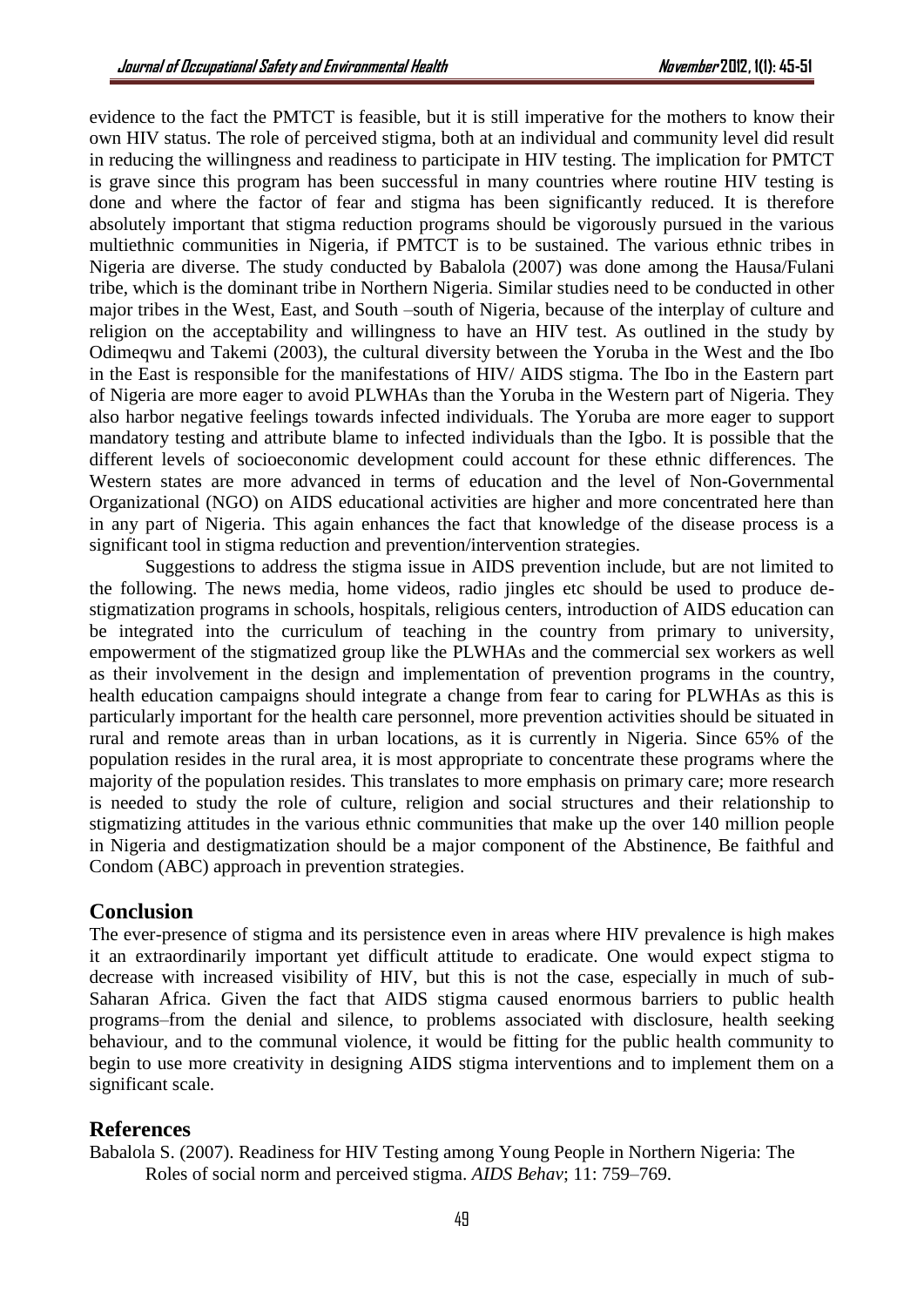#### **Giegbefumwen, O. A and Okolocha, E. C (2012). Review of public health implications of HIV/AIDS-related stigma and associated discrimination**

- Brown, L. Macintyre, K. Trujillo, L. (2003). *Interventions to Reduce HIV/AIDS Stigma: What Have We Learned? AIDS Education and Prevention*, 15(1): 49-69.
- Cameron E. (1993) Legal rights, Human rights and AIDS: The first decade. Report from South Africa 2. *AIDS Analysis Africa*, 3: 3–4.
- De Cock K. (2008). Kaiser daily HIV/AIDS report. Accessed from [http://www.thebody.com/content/news/art 7478.html](http://www.thebody.com/content/news/art7478.html)
- Ehiri, J. E., Anyanwu, E. C., Donath, E., Kanu, I. and Jolly, P. E. (2005). AIDS-Related stigma in sub-Saharan Africa: Its context and potential intervention strategies. *AIDS public Policy J*., 20: 25–39.
- Etiebet, M. A., Fransman, D., Forsyth, B., Goetzee, N and Hussey, G. (2004) Integrating prevention of Mother-to-Child HIV transmission into antenatal care: Learning from the experience of women in South Africa. *AIDS Care*; 16: 37–46.
- Ezedinachi, E.W., Ross, M. W., Meremikwu, M., Essien, E. J., Edem, C. O., Ekure, E and Ita O. (2002). The impact of an intervention to change health workers HIV/AIDS attitudes and Knowledge in Nigeria: a controlled trial. *Public Health;* 116(2): 106–112.
- Fawole, I. O., Asuzu, M.C., Oduntan, S. O. and Brieger, W. R. (1999). A school-based AIDS education program for secondary school students in Nigeria: a review of effectiveness. *Health Education Resources*, 14(5): 675–683.
- Gilmore, N. and Somerville, M. A. (1994). Stigmatization, scapegoating and discrimination in sexually transmitted diseases, overcoming 'them' and 'us', *Social Science and Medicine,*  39: 1339-1358.
- Goffman, E. (1963). Stigma: Notes on the Management of Spoiled Identity. New York: Simon and Shuster Inc.; 1963
- Herek, G.M., Mitnick, L. (1998). *AIDS and Stigma: A Conceptual Framework and Research Agenda.* <http://psychology.ucdavis.edu/rainbow/html/stigma98>
- Herek, G. M and Capitanio, J. P. (1999). *Aids Stigma and Sexual Prejudice.*
- Jacoby, A. (1994). Felt versus enacted stigma, a concept revisited., *Social Science and Medicine,*  38:269-274.
- Jones, E., Farina, A and Hastorf, A. (1984). Social Stigma: The psychology of Marked Relationships. New York: Freeman & Company.
- Mann, J. (1987). "Statement at an Informal briefing on AIDS to the 42nd Sessio n of the UN General Assembly, 20 October.
- Merson, M. (1993.) *Discrimination against HIV infected people or people with AIDS, WHO/GPA,*  Speech to Commission on Human Rights, Geneva, 18 August.
- Monjok, E., Smesny, A and Essien, E. J. (2009). HIV/AIDS Related Stigma and Discrimination in Nigeria: Review of Research Studies and future directions for Prevention Strategies. *Africa Journal Reproductive Health*. 13(3): 21–35.
- Nyblade, L and MacQuarrie, K. (2006). Can we measure HIV/AIDS-Stigma and Discrimination? Current knowledge about quantifying stigma in developing countries. ICRW: The policy Project.
- Odimeqwu, C. O. and Takemi (2003). Research Report 210. Boston: Harvard school of public health; Prevalence and predictors of HIV-related stigma and Knowledge in Nigeria: Implications for HIV/AIDS prevention initiatives. Accessed from:http://www.hsph.harvard.edu/takemi/working\_papers.htm

Ogunyombo, D. (1999). Living with AIDS- an unforgiveable crime? *Growing Up,* 7(3): 8.

Oyelese, A. O. (2004). Stigma, Discrimination and ostracization: HIV/AIDS infection in Nigeria. *International Quarterly of Communication of Health Education*, 22(1–2): 125–129.